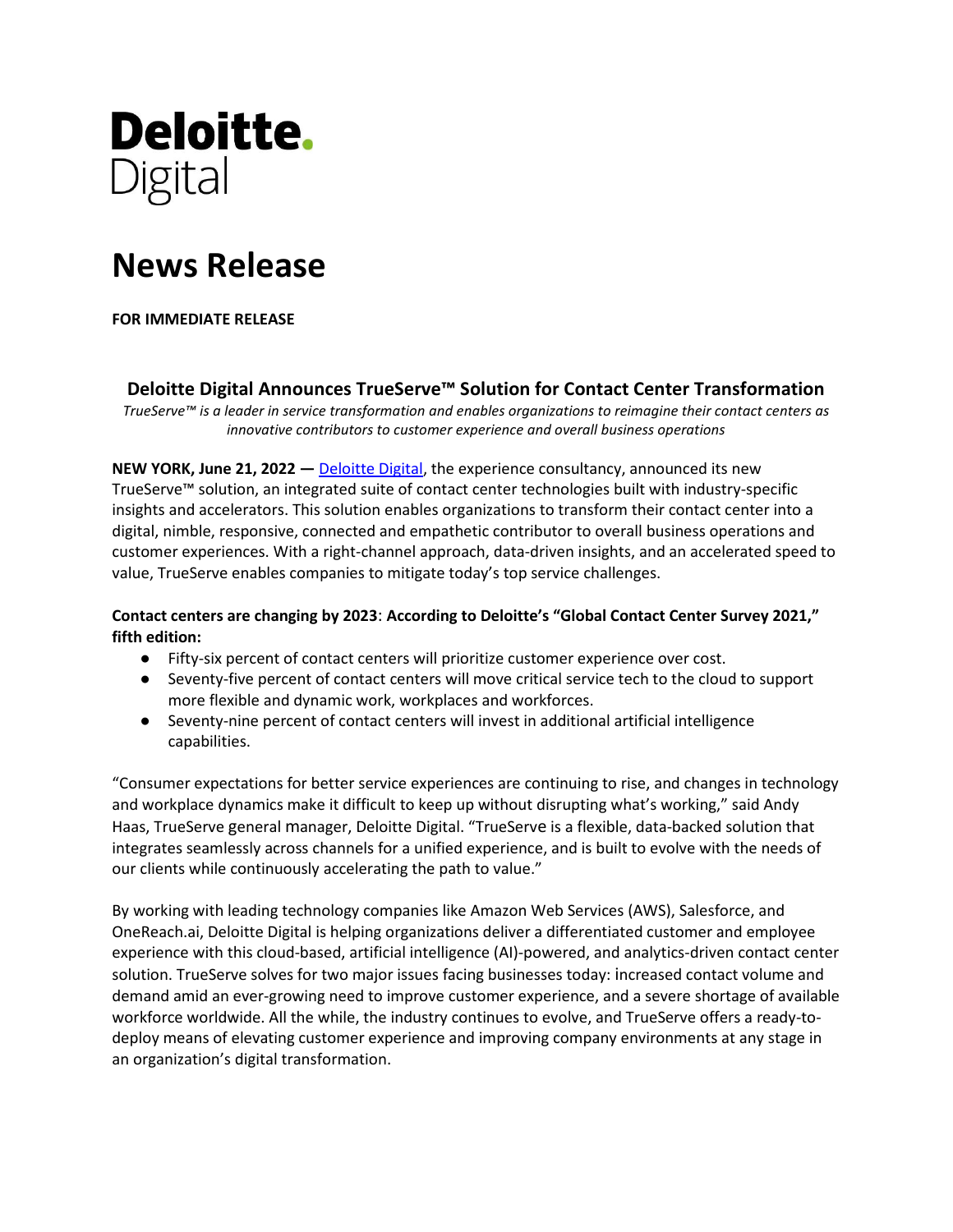- **Right-channel approach**: TrueServe elevates customer and employee experiences while helping to control contact center costs. It gets customers into the right channel based on their needs, which allows contact center agents to allocate their time toward higher-value interactions and increases organizational capacity to handle higher volume through complementary channels without sacrificing level of service.
- **Data-driven insights**: TrueServe enables a more responsive contact center by providing dynamic operational and strategic insights through built-in capabilities like sentiment and customer behavior analysis, performance visibility and reporting, voice and text analysis, and both realtime and historical cross-channel reporting.
- **Accelerating time to value:** TrueServe is a modular, ready-to-deploy solution designed to support flexibility in technology stack and provide out-of-the-box relevance and utility with prebuilt industry-specific accelerators. With a connected ecosystem and suite of tools, Deloitte Digital provides a single, trusted source for service transformation.

To learn how TrueServe can help your organization reimagine contact centers, visit our [solution page.](https://www.deloittedigital.com/us/en/offerings/customer-led-marketing/digital-customer/trueserve.html)

Deloitte Digital helps companies create new growth by elevating the human experience — with connected ideas, technology and talent. Our ambition is to make the best customer-oriented organizations in the world. Alongside all of Deloitte, we foster the connections necessary to shape a better future for our clients, our culture, our society and our planet. Visit [www.deloittedigital.com](http://www.deloittedigital.com/) or follow Deloitte Digital on [LinkedIn](https://www.linkedin.com/company/deloitte-digital) or [Twitter](https://twitter.com/DeloitteDigital) to learn more.

Salesforce and others are among the trademarks of salesforce.com, inc.

#### **About Deloitte**

Deloitte provides industry-leading audit, consulting, tax and advisory services to many of the world's most admired brands, including nearly 90% of the Fortune 500® and more than 7,000 private companies. Our people [come together](https://urldefense.proofpoint.com/v2/url?u=https-3A__c212.net_c_link_-3Ft-3D0-26l-3Den-26o-3D3304217-2D1-26h-3D3766525622-26u-3Dhttps-253A-252F-252Fwww2.deloitte.com-252Fus-252Fen-252Fpages-252Fabout-2Ddeloitte-252Farticles-252Fcome-2Dtogether-2Dcorporate-2Dsocial-2Dimpact.html-253Fid-253Dus-253A2el-253A3pr-253Acometog-253Aawa-253Agreendot-253A11112020-253Aboilerplate-26a-3Dcome-2Btogether&d=DwMFAg&c=euGZstcaTDllvimEN8b7jXrwqOf-v5A_CdpgnVfiiMM&r=cIuyh37QbKw8O-jCXJc7HWyulMhQXBlE52XCcBySTSE&m=gbh06v6mjKUFy7h05igf_PVtZCrNhUHQHuGJTR-l1y8&s=0eXud6N5a1bMm8gjCXllO96F_IjenRo_q8vcE3BmbRk&e=) for the greater good and work across the industry sectors that drive and shape today's marketplace — delivering measurable and lasting results that help reinforce public trust in our capital markets, inspire clients to see challenges as opportunities to transform and thrive, and help lead the way toward a stronger economy and a healthier society. Deloitte is proud to be part of the largest global professional services network serving our clients in the markets that are most important to them. Building on more than 175 years of service, our network of member firms spans more than 150 countries and territories. Learn how Deloitte's more than 345,000 people worldwide connect for impact at [www.deloitte.com.](https://urldefense.proofpoint.com/v2/url?u=https-3A__c212.net_c_link_-3Ft-3D0-26l-3Den-26o-3D3304217-2D1-26h-3D2177308005-26u-3Dhttp-253A-252F-252Fwww.deloitte.com-252F-26a-3Dwww.deloitte.com&d=DwMFAg&c=euGZstcaTDllvimEN8b7jXrwqOf-v5A_CdpgnVfiiMM&r=cIuyh37QbKw8O-jCXJc7HWyulMhQXBlE52XCcBySTSE&m=gbh06v6mjKUFy7h05igf_PVtZCrNhUHQHuGJTR-l1y8&s=hhWOO9w1kTx_qzNuFvEi2r8boLNyK0gBh413ZDJxuEU&e=)

###

#### **Contact**

Patty Bloom Public Relations Deloitte Consulting LLP +1 312 771 9179 [pbloom@deloitte.com](mailto:pbloom@deloitte.com) 

Deloitte refers to one or more of Deloitte Touche Tohmatsu Limited, a UK private company limited by guarantee ("DTTL"), its network of member firms, and their related entities. DTTL and each of its member firms are legally separate and independent entities. DTTL (also referred to as "Deloitte Global") does not provide services to clients. In the United States, Deloitte refers to one or more of the US member firms of DTTL, their related entities that operate using the "Deloitte" name in the United States and their respective affiliates. Certain services may not be